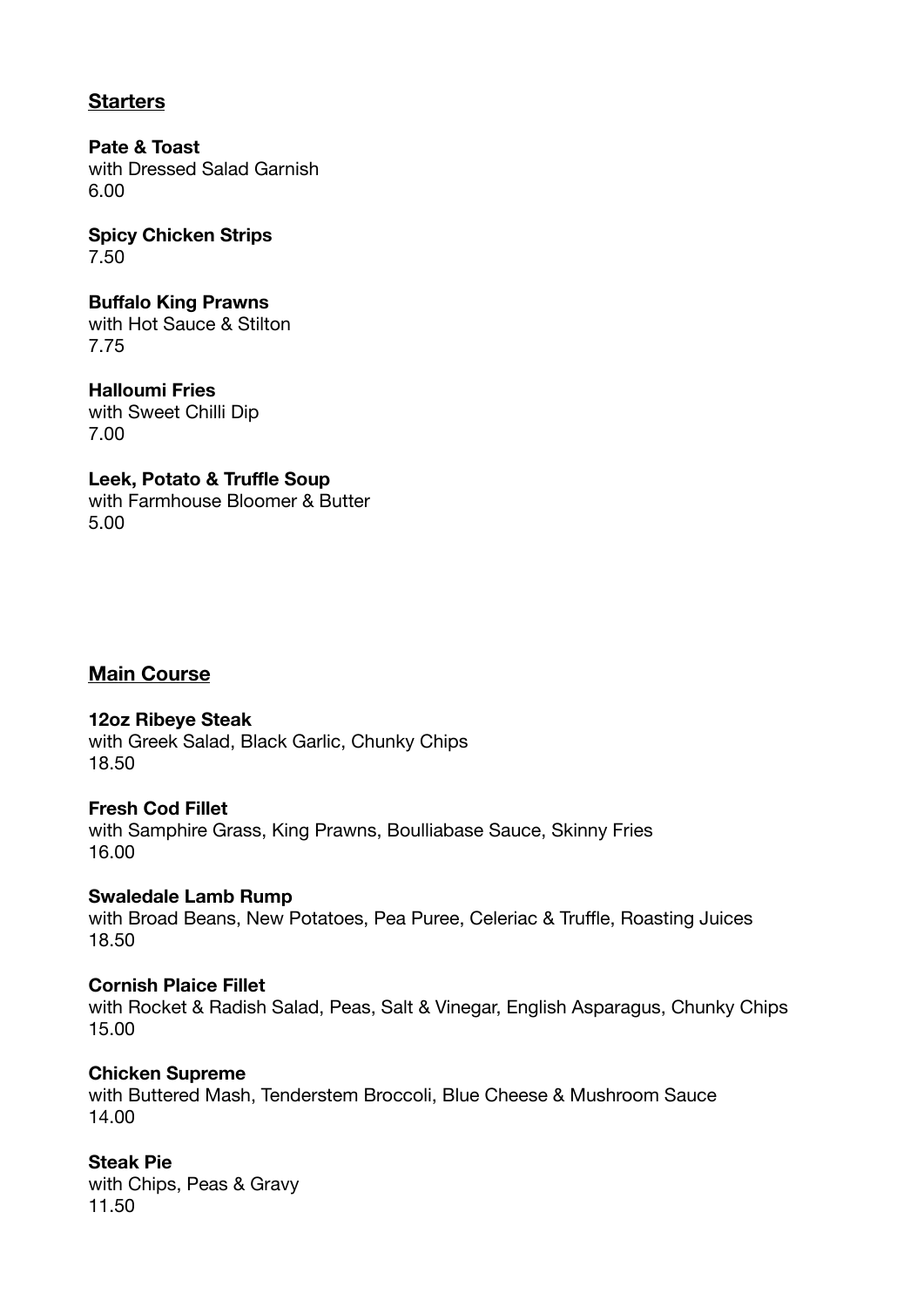**Cheese & Onion Pie**  with Chips, Beans 11.50

### **Beef Lasagne**

with Garlic Ciabatta, Dressed Salad 11.50

**Four Spice Chicken Curry**  with Skinny Fries, Rice or Half & Half 11.50

**Sri Lankan King Prawn Curry**  with Skinny Fries, Rice or Half & Half 12.50

## **Chick Pea & Halloumi Curry**

with Skinny Fries, Rice or half & Half 11.50

### **Chilli con Carne with Tortilla Chips**

with Skinny Fries, Rice or half & Half 11.50

#### **Spicy Steak Burger**

on a Brioche Bun with Onion Relish, Skinny Fries 11.50

#### **Spicy Chicken Strips**

with Dressed Salad, Skinny fries 12.50

#### **Salt & Pepper Chicken Burger**

on a Brioche Bun with Slaw, Skinny Fries 12.00